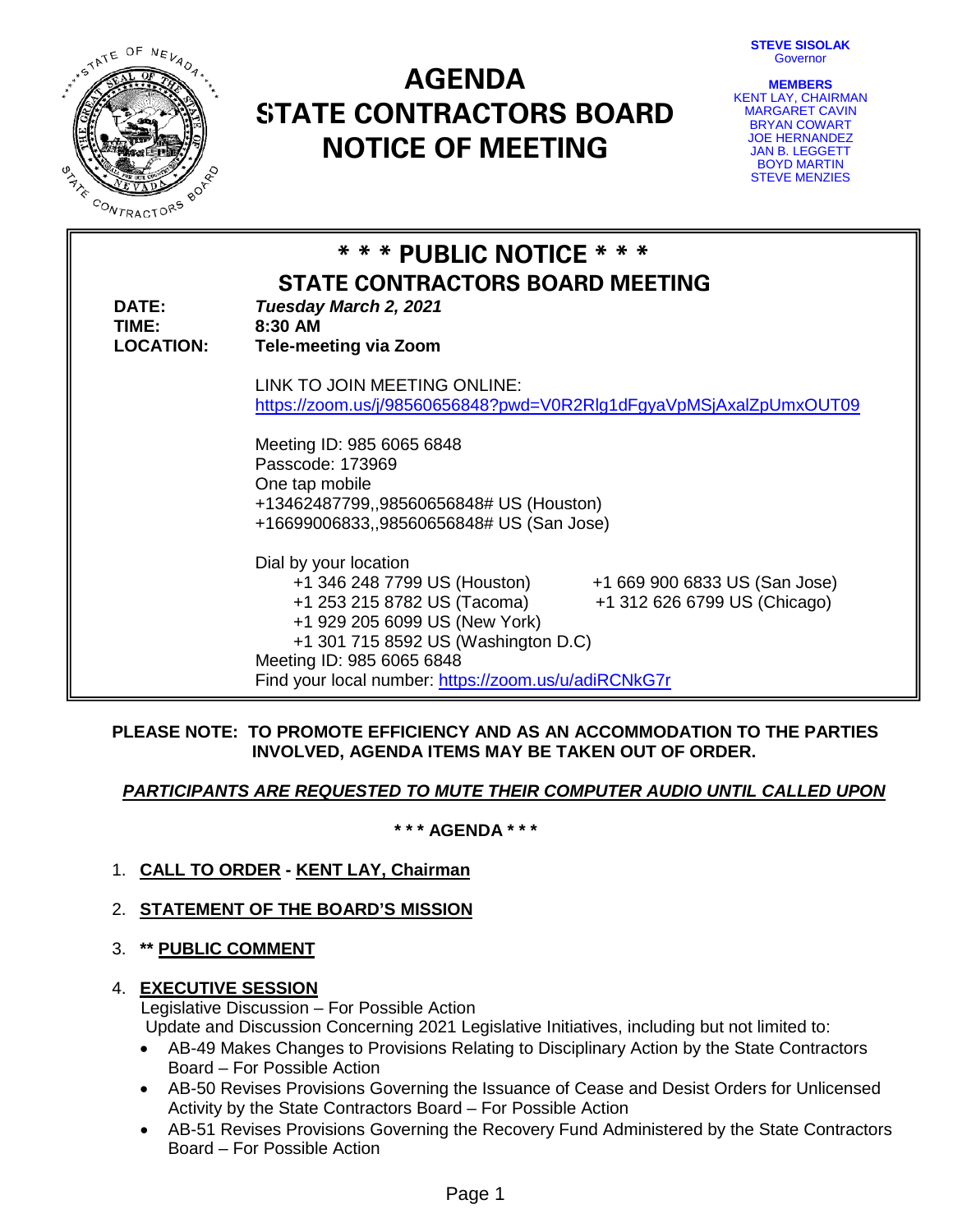## 5. **STRATEGIC PLANNING SESSION**

- a. Review of 2020 2021 Strategic Plan Accomplishments
- b. Environmental Scan Construction Industry and Consumer Trends, Issues, Opportunities, and Implications
- c. Discussion of Goals, Objectives and Priorities for 2021 2022 Strategic Plan Licensing Programs Enforcement Programs Public Awareness and Information Programs Board Development Administrative Efficiency Legislative Initiatives

#### 6. **\*\*PUBLIC COMMENT**

Adjournment – For Possible Action

#### **\*\* PUBLIC COMMENT**

Pursuant to Section 2 of Directive 006, members of the public may submit written public comment by email to [PublicComment@nscb.state.nv.us.](mailto:PublicComment@nscb.state.nv.us) Emails received prior to adjournment of the meeting will be entered into the record. Please be sure to include the meeting date and "Public Comment" in the subject line of your email.

#### **PUBLIC NOTICE**

Pursuant to Section 1 of the Declaration of Emergency Directive 006 ("Directive 006"), the requirement contained in NRS 241.023(1)(b) that there be a physical location designated for meetings of public bodies where members of the public are permitted to attend and participate has been suspended. Pursuant to Section 3 of Directive 006, the requirement contained in NRS 624.020(4)(a) that public notice agendas be posted at physical locations within the State of Nevada has likewise been suspended.

Notice of this meeting was posted on the Nevada State Contractors Board Internet Website and the Public Notice Website.

## **PLEASE NOTE:**

- 1) Persons/facilities desiring copies of the board's agenda must submit their request in writing every six months.
- 2) With regard to any board meeting, it is possible that an amended notice will be published adding new items to the original agenda. Amended notices will be posted in accordance with the Open Meeting Law: however, they will not be mailed to individuals on the board's mailing list.
- 3) Members of the public who are disabled and require special accommodations or assistance at the meeting are requested to notify the board office in writing at 5390 Kietzke Lane, Suite 102, Reno, NV 89511 or 2310 Corporate Circle, Suite 200, Henderson, NV 89074 or by calling 775-688-1141 or by contacting Crystal Caywood at 702-486-1136 prior to the date of the meeting.
- 4) Pursuant to NRS 241.020(6), please take notice: (1) Items on the agenda may be taken out of order; (2) Two or more agenda items may be combined for consideration; and (3) At any time, items on the agenda may be removed from the agenda or discussion of the items may be delayed.